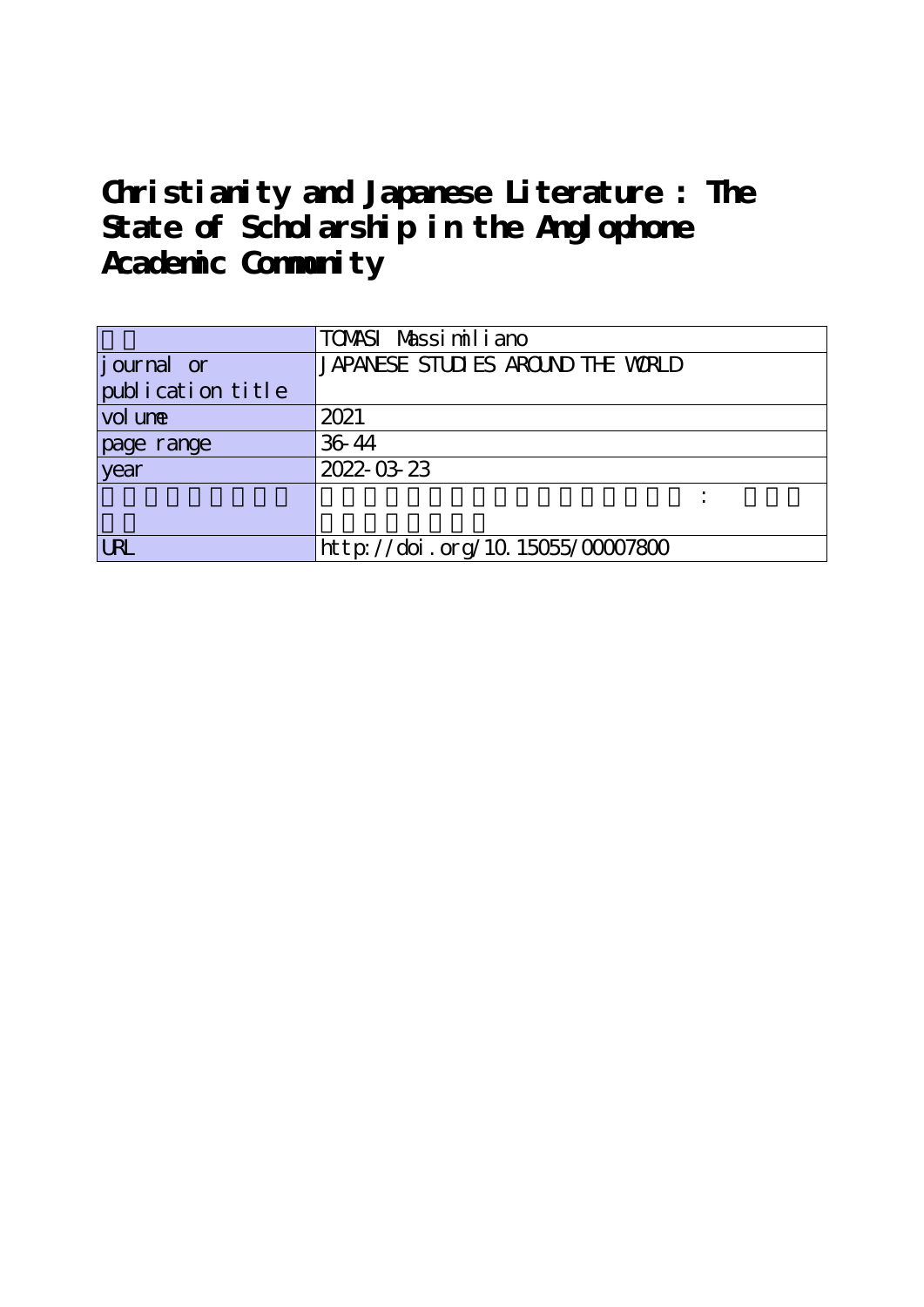## **Christianity and Japanese Literature: The State of Scholarship in the Anglophone Academic Community**

Massimiliano TOMASI\*

Christianity played an important role in the literary developments that followed Japan's reopening to the Western world. A signifcant number of Meiji writers converted to the faith, mostly to Protestantism; and a similar surge of conversions took place after the end of the Pacifc War, this time mainly to Catholicism. Japanese studies around the world has lagged behind in the study of these events. This article provides an overview of the state of scholarship in the Anglophone academic community, calling for a clear distinction between the individual contributions of Protestantism and Catholicism to developments in Japanese literature across the WWII divide.

**Keywords**: Christianity, Japanese literature, Akutagawa Ryūnosuke, Dazai Osamu, Endō Shūsaku

In 1982, in his seminal essay, "Voices in the Wilderness: Japanese Christian Authors," scholar of Japanese literature Van Gessel wrote:

The phenomenon of writers who are Christians has reached epic—some might say "epidemic" proportions—in the postwar period, and it is time to strike a balance between the Christian critics who laud these writers to an embarrassing degree and the conventional literary analysts who pass over them as feeting aberrations. With more than a score of Christians now actively working and extremely infuential on the Japanese literary scene, the time seems ripe to begin dealing with the literature of these individuals neither as religious wolves in literary sheep's clothing, nor as gems of virtue immune to criticism because they have donned

Professor, Western Washington University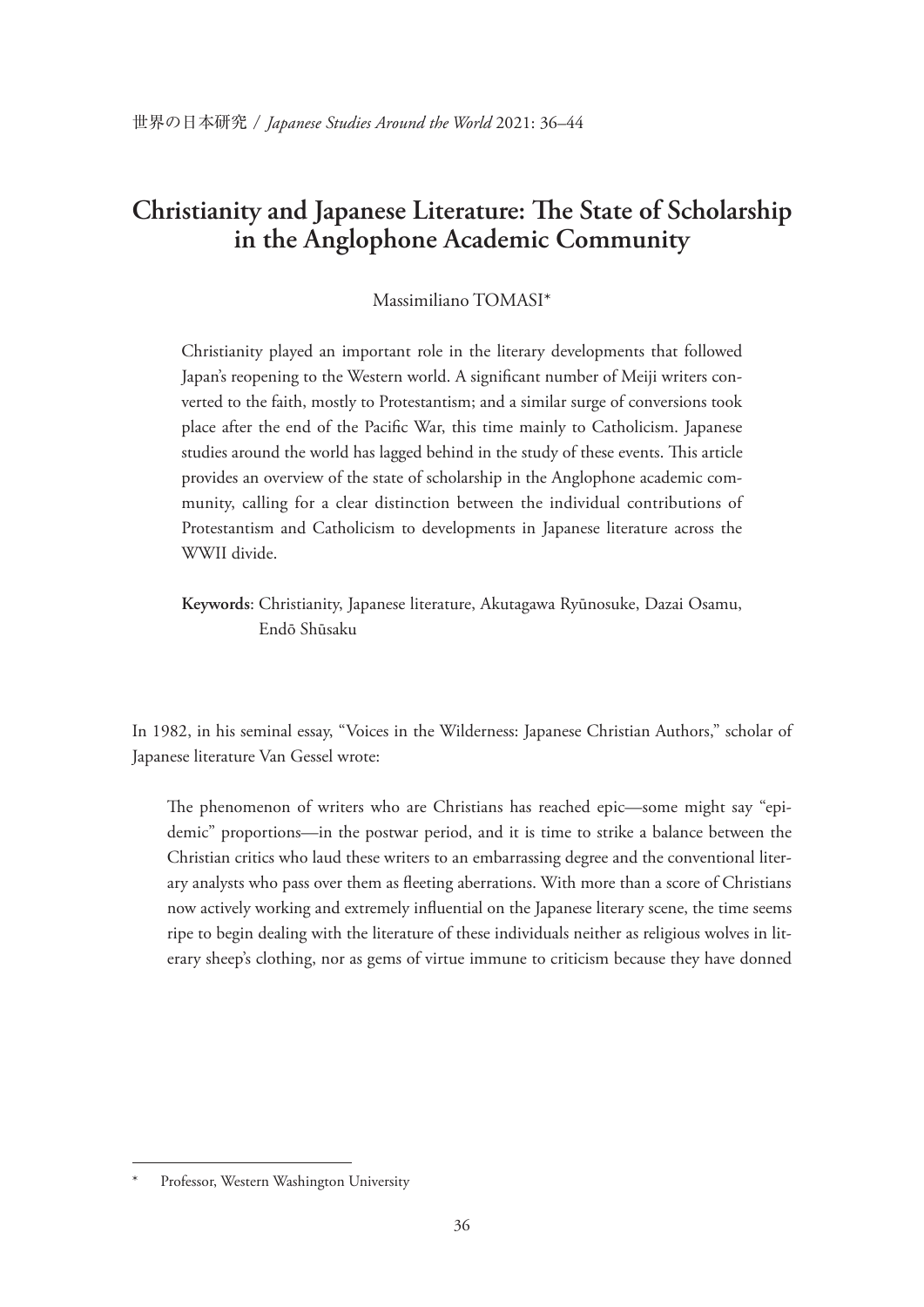the heavy vestments of religious privilege.<sup>1</sup>

Gessel's ensuing analysis tackled the truism that had afected the reception of Christian thought among Japanese intellectuals ever since the deliberations of Christian leader, Uchimura Kanzō 内村鑑三 (1861–1930): namely, the irreconcilability of literature and religion. The works of several postwar authors and the way that they, unlike their Meiji colleagues, grappled with the theological implications of Christianity were for Gessel a testament to the fallacy of that truism, warranting the need to reassess the merits and literary implications of their attempt to "transform the experience of Christian conversion into literary materials accessible to the uninitiated Japanese reader."<sup>2</sup> "Voices in the Wilderness" examined for this purpose three contemporary novelists, Shiina Rinzō 椎名麟三 (1911–1973), Endō Shūsaku 遠藤周作 (1923–1996) and Shimao Toshio 島尾敏雄 (1917–1986), highlighting in the process developments in recent Japanese literary history not yet fully acknowledged in Western academic circles: namely, that not only had the number of writers of Christian persuasion dramatically increased during the immediate postwar period so much so as to assume almost "epidemic" proportions—but also that Christianity had left an indelible mark on Japanese literature during the interactions of the Meiji years. Although Gessel did not discuss the details of that earlier experience, his characterization of the modalities with which it had unfolded struck at the heart of the phenomenon. The writers of that earlier period, he wrote in the concluding section of his piece, had seen

Christianity as a mirror of their own egos: once that mirror stopped ofering them mute images of their own individuality upon which to rhapsodize, and began spewing back 'thou shalt nots' as if to mock the independence of the refected self, Meiji intellectuals [had] either turned their back to that mirror or smashed it to pieces.<sup>3</sup>

The end result had been a collective relinquishment of Christian ethics, which continued nonetheless to exert infuence upon them and their *oeuvre*.

Gessel published his essay at a time of increased interest among Japanese scholars in the signifcance of these newly acknowledged intersections between faith and narrative, and also in a reassessment of the role that the Christian faith had played in the formation of the Meiji literary canon. The extraordinary number of studies that appeared in Japan during the late 1960s and 70s, including the publication of the two series *Gendai Nihon Kirisutokyō bungaku zenshū* 現代日本

<sup>1</sup> Van C. Gessel, "Voices in the Wilderness: Japanese Christian Authors," *Monumenta Nipponica* vol. 37, no. 4, 1982, p. 473. Gessel has continued to write extensively on the theme of Christianity in Japanese literature, especially on the literary production of Endō Shūsaku. See, for example, his "Endō Shūsaku: His Position(s) in Postwar Japanese Literature," *Journal of the Association of Teachers of Japanese* vol. 27, no. 1, April 1993, pp. 67–74; "The Road to the River: The Fiction of Endō Shūsaku," in Stephen Snyder and Philip Gabriel, eds., *Ōe and Beyond: Fiction in Contemporary Japan*, Honolulu: University of Hawaii Press, 1999, pp. 36–57; and "*Silence* on Opposite Shores: Critical Reactions to the Novel in Japan and the West," in Darren J.N. Middleton and Mark Dennis, eds., *Approaching Silence: New Perspectives on Shusaku Endo's Classic Novel*, New York: Bloomsbury Press, 2015, pp. 25–41.

<sup>2</sup> Van C. Gessel, "Voices in the Wilderness: Japanese Christian Authors," pp. 456–457.

<sup>3</sup> Ibid., p. 456.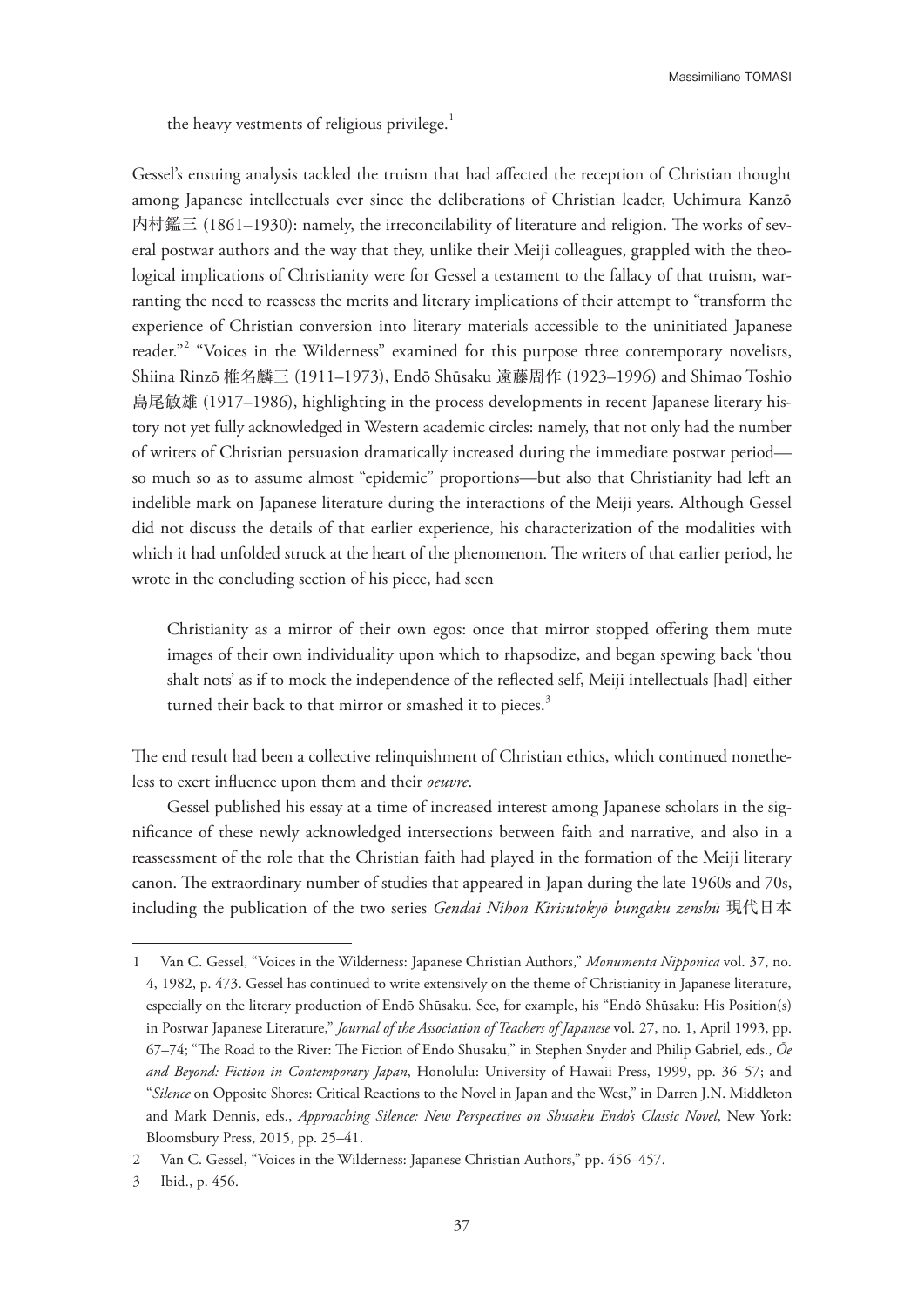キリスト教文学全集 (The Collected Works of Contemporary Japanese Christian Literature, Kyōbunkan, 1973) and *Kindai Nihon Kirisutokyō bungaku zenshū* 近代日本キリスト教文学全集 (The Collected Works of Modern Japanese Christian Literature, Kyōbunkan, 1975), were clear evidence of the unprecedented attention that was now being paid to these areas of literary discourse. 4 Very little research had however been published on these topics outside Japan. A handful of studies of Meiji writers—Francis Mathy's essays on Kitamura Tōkoku 北村透谷 (1868–1894) and Janet Walker's study of both Tōkoku and Shimazaki Tōson 島崎藤村 (1872–1943), to cite a couple—had to an extent suggested the prominent role Christianity had played in the formation of these and other writers, but very few scholars in the West had until then seriously considered the impact of Christian thought and faith on the literary developments of Japan's modern and postwar periods.<sup>5</sup> Gessel's 1982 essay was thus in many respects ground-breaking, and its purported goal to "strike a balance between the Christian critics who laud these writers to an embarrassing degree and the conventional literary analysts who pass over them as feeting aberrations" raised awareness in Western academic circles, where the issue of Christianity in Japanese literature was still arguably receiving a very tepid, if not entirely cold, response. In 1971, for example, Donald Keene, who had already translated both *Shayō* 斜陽 (The Setting Sun, 1947) and *Ningen Shikkaku* 人間失格 (No Longer Human, 1948) had written of Dazai Osamu 太宰治 (1909–1948)'s extensive reliance on the Bible in these terms:

The innumerable references to Christianity in Dazai's works are another source of difficulty for the Western reader. Christianity seems at times to have flled a spiritual vacuum in Dazai's life, and some think that at the end he genuinely considered himself to be a Christian. But the mentions of Christianity are hardly more convincing than an American beatnik's references to Zen. In the *Setting Sun* especially there is such excessive quotation of the Bible that this was the one place where I felt it necessary to abridge in making a translation. The quotations and frequent references to Christianity at no point suggest sincere belief or even desire to believe. Dazai is intrigued by Christianity, and he is delighted to discover appropriate passages to insert in his books, but whatever degree of faith he may have attained in his private life, in his writings Christianity is a disconcerting and not very important factor. It failed to give his works the additional depth he sought.<sup>6</sup>

Only a few years later, in 1974, Masao Miyoshi had stated in a similar vein that "Dazai was very

<sup>4</sup> See, for example, the special issues of *Bungaku* 文学 vol. 30, no. 6, 1962; *Kokubungaku kaishaku to kanshō* 国文学解釈と鑑賞 vol. 32, no. 7, 1967; *Kokubungaku kaishaku to kanshō* vol. 39, no. 8, 1974; *Bungaku* vol. 47, no. 3, 1979; and *Bungaku* vol. 47, no. 4, 1979.

<sup>5</sup> See Francis Mathy, "Kitamura Tōkoku: The Early Years," *Monumenta Nipponica* vol. 18, no. 1, 1963, pp. 1–44; and "Kitamura Tōkoku: Essays on the Inner Life," *Monumenta Nipponica* vol. 19, no. 1/2, 1964, pp. 66–110. See also Janet Walker, *Te Japanese Novel of the Meiji Period and the Ideal of Individualism*, Princeton, New Jersey: Princeton University Press, 1979. Other monographs that similarly suggested the importance of Christianity in Meiji literature include Robert Rolf, *Masamune Hakuchō*, Boston: Twayne Publishers, 1979; and Leith Morton, *Divided Self: A Biography of Arishima Takeo*, Sydney: Allen & Unwin, 1988.

<sup>6</sup> Donald Keene, *Landscapes and Portraits: Appreciations of Japanese Culture*, Kodansha International, 1971, pp. 198–199.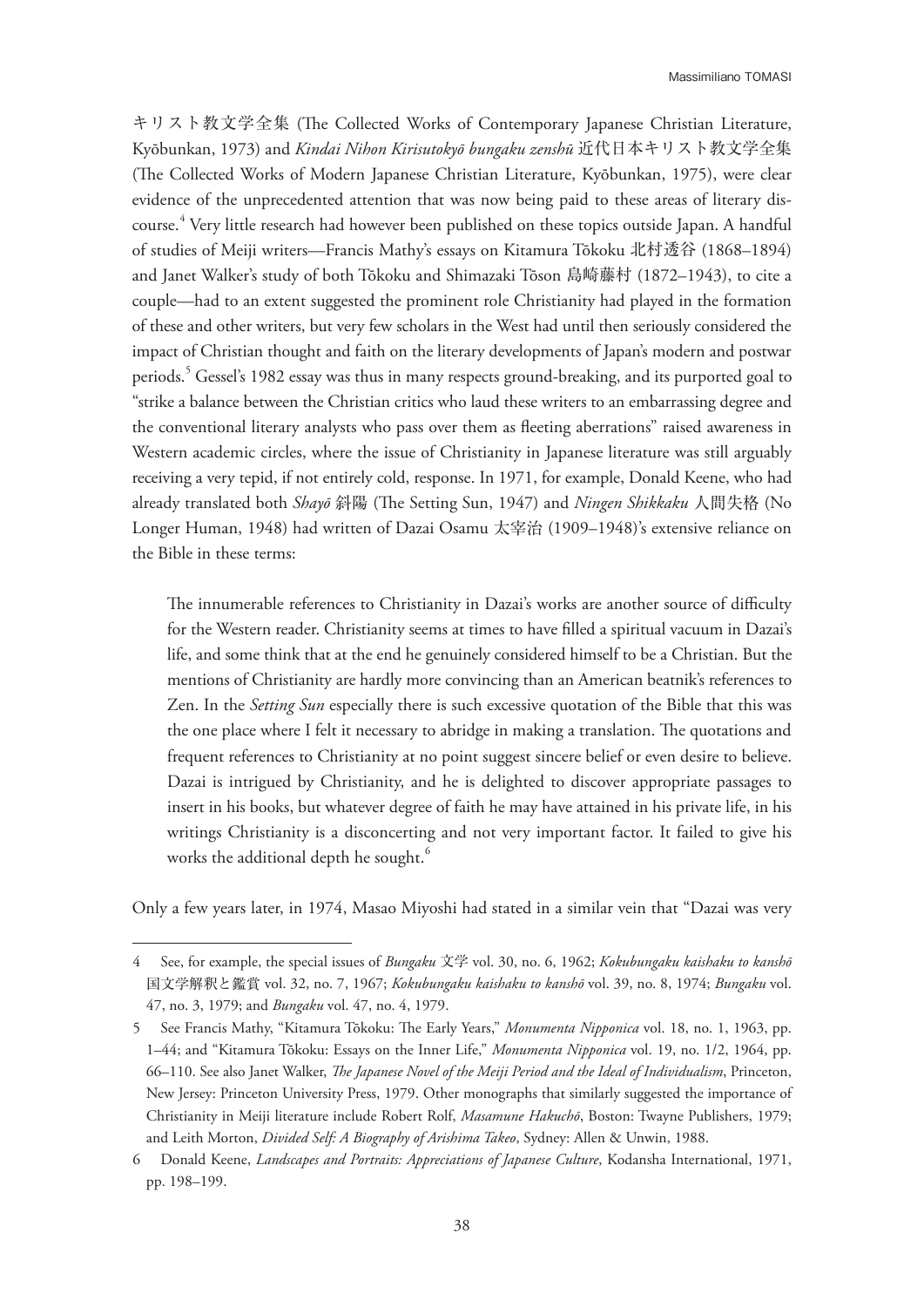fond of quoting from the Bible. But it is a mistake to take his Christianity seriously. Sako Jun'ichirō 佐古純一郎, for instance, is much too eager to read a Christian saint into Dazai's histrionic utterances."<sup>7</sup> In important essays that appeared over the following years neither Makoto Ueda nor Thomas Rimer significantly explored this topic. $^8$  It would take at least a decade after Gessel's essay for another scholar, Mark Williams, to acknowledge in his own seminal piece that

to dismiss entirely the importance of Biblical motifs in Dazai's oeuvre is ... to belittle the continuous soul-searching evidenced in his literature—as suggested by the following comment in 'HUMAN LOST:' 'By one book, the Bible, the history of Japanese literature was clearly divided into two parts, with such a distinction as was impossible in the past.'<sup>9</sup>

Dazai's famous statement, written during his life-changing experience in the "human warehouse" of Tokyo Musashino Hospital, warranted a deeper look into the Christian experience of each of these authors, and Williams's attempt "to assess the extent to which Japanese literature has been infuenced by Christianity over the past century and, in so doing, to explore several possible explanations for this apparently disproportionate influence" was consistent with that view.<sup>10</sup> His identifcation of four distinct stages in the interface of Christianity and Japanese literature—a frst phase from the Meiji Restoration to 1890, a second one that began with the writings of Kitamura Tōkoku and ended towards the end of the Taishō era, a third following thereafter and lasting until the end of the Pacifc War, and a fourth period that unfolded during the postwar years—spoke of a diverse, complex, and fuid literary landscape in which the place of Christianity had yet to be fully assessed. Williams' important monograph, *Endō Shūsaku: A Literature of Reconciliation* (1999), brought to fruition these and other research endeavors, and located Endō's narrative squarely within the borders of the evolving literary and spiritual landscape, spurring new inquiries into this writer's work and its relationship to the Christian faith.<sup>11</sup>

Williams made further critical contributions to the feld when in a subsequent essay of 2003 he advanced two other important notions: that "the literature to emerge in the [postwar] ensuing

<sup>7</sup> See Masao Miyoshi, *Accomplices of Silence: Te Modern Japanese Novel*, Los Angeles: University of California Press, 1974, pp. 187–188.

<sup>8</sup> Makoto Ueda, *Modern Japanese Writers*, Stanford, CA: Stanford University Press, 1976, pp. 145–172; and J. Tomas Rimer, *Modern Japanese Fiction and Its Traditions: An Introduction*, Princeton: Princeton University Press, 1978, pp. 182–199.

<sup>9</sup> Mark Williams, "From Out of the Depths: The Japanese Literary Response to Christianity," in John Breen and Mark Williams, eds., *Japan and Christianity: Impacts and Responses*, Houndmills, England: Macmillan Press, 1996, p. 166.

<sup>10</sup> Mark Williams, "From Out of the Depths: The Japanese Literary Response to Christianity," p. 156.

<sup>11</sup> Mark Williams, *Endō Shūsaku: A Literature of Reconciliation*, London and New York: Routledge, 1999. Later scholarship on Endō includes, for example, Emi Mase-Hasegawa, Christ in Japanese Culture: Theological *Temes in Shusaku Endo's Works*, Leiden: Brill, 2008; Adelino Ascenso, *Transcultural Teodicy in the Fiction of Shūsaku Endō*, Rome: Gregorian University Press, 2009; Darren J.N. Middleton and Mark Dennis, eds., *Approaching Silence: New Perspectives on Shusaku Endo's Classic Novel*, New York: Bloomsbury Press, 2015; Justyna Weronika Kasza, *Hermeneutics of Evil in the Works of Endō Shūsaku*, Oxford and New York: Peter Lang, 2016; and Darren J.N. Middleton and Mark Dennis, eds., *Navigating Deep River: New Perspectives on Shūsaku Endō's Final Novel*, Albany, NY: SUNY Press, 2020.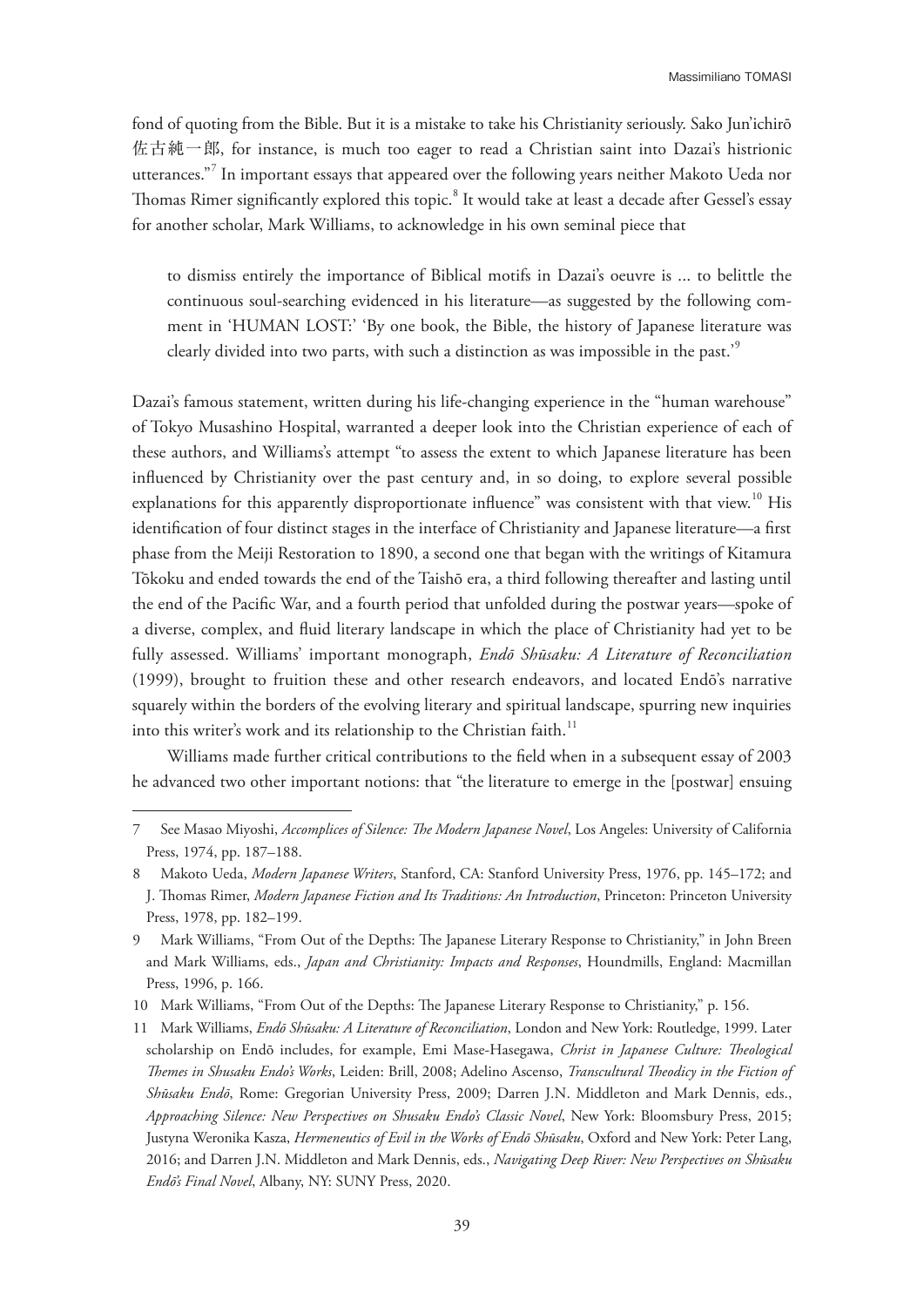decades can be depicted ... as continuing where their predecessors in the Meiji and Taishō eras had left off," and that one of the most significant traits of the Meiji experience had been the "emphasis on the harsh, paternal God of the Old Testament."<sup>12</sup> The first observation was extremely significant because it suggested the possibility of meaningful intersections between the deliberations of the Meiji period and the literary discourse of the following years, especially during the least studied of these phases, that between the end of the Taishō era and the Pacific War. The second consideration was also consequential, as Endō Shūsaku would signifcantly capitalize on this image of a stern God, calling it an unfortunate and enduring legacy of Meiji Christianity, and using it as a dialectical foil against which to develop his literary motif of a "motherly religion" (母の宗教). The two notions advanced by Williams unequivocally confrmed the necessity of interpreting the Christian discourse of the postwar period *vis-à-vis* the deliberations of the earlier years.

Indeed, the infuence of the Meiji Christian experience can be detected across a large segment of postwar spiritual discourse, not only in the perpetuation of the religion versus literature paradigm—which Gessel moved to debunk in his pioneering essay—but also in the connections that can be discovered in the narrative developments that followed. The protagonists of Akutagawa's novel *Haguruma* 歯車 (Spinning Gears, 1927) and Dazai Osamu's *Ningen shikkaku* epitomize in many respects the depth of those connections. Both characters fear God and are terrifed by his anger; both of them believe in hell and are uncapable of believing in God's love; and both of them cry to him in protest as a last resort to fnd a way out of their predicament.

In spite of the consequentiality of these connections, research on the linkage between Christianity and Japanese literature continued to lag behind. Philip Gabriel confrmed this paucity of scholarship in his book, *Spirit Matters: The Transcendent in Japanese Literature* (2006), when he noted that, "With the possible exception of some studies of the novelist Endō Shūsaku, as well as studies of Shiga and Kawabata, the connection between literature and the spiritual in the feld of modern Japanese literary studies in English has largely been left untouched."13 In *Spirit Matters*, Gabriel sought to explore "in what ways, contemporary Japanese novelists have dealt with a variety of spiritual questions, including the existence of a soul or inner being of an afterlife, of a god or spiritual forces beyond the everyday; and the possibilities of the supernatural and the miraculous."<sup>14</sup> He engages in a rare discussion of Miura Ayako 三浦綾子 (1922–1999) and Sono Ayako 曽野 綾子 (1931–), two extremely popular Christian authors, whose works had been almost entirely unexplored in English. To be precise, the focus of Gabriel's interest was not necessarily confned to the realm of the Christian faith, as the title of his monograph implicitly suggests. As he insightfully

<sup>12</sup> Mark Williams, "Bridging the Divide: Writing Christian Faith (and Doubt) in Modern Japan," in Mark R. Mullins, ed., *Handbook of Christianity in Japan*, Leiden: Brill, 2003, p. 312 and p. 309. Other publications by Williams include important essays on Shiina Rinzō. See, for example, "Free to Write: Confronting the Present, and the Past, in Shiina Rinzō's Beautiful Woman," in Rachael Hutchinson and Mark Williams, eds., *Representing the Other in Modern Japanese Literature: A Critical Approach*, New York and London: Routledge, 2007; and "Writing the Traumatized Self: Tenkō in the Literature of Shiina Rinzō," in David Stahl and Mark Williams, eds., *Imag(in)ing the War in Japan: Representing and Responding to Trauma in Postwar Literature and Film*, Leiden and Boston: Brill, 2010.

<sup>13</sup> Philip Gabriel, *Spirit Matters: Te Transcendent in Modern Japanese Literature*, Honolulu: University of Hawaii Press, 2006, pp. 3–4.

<sup>14</sup> Ibid., p. 2.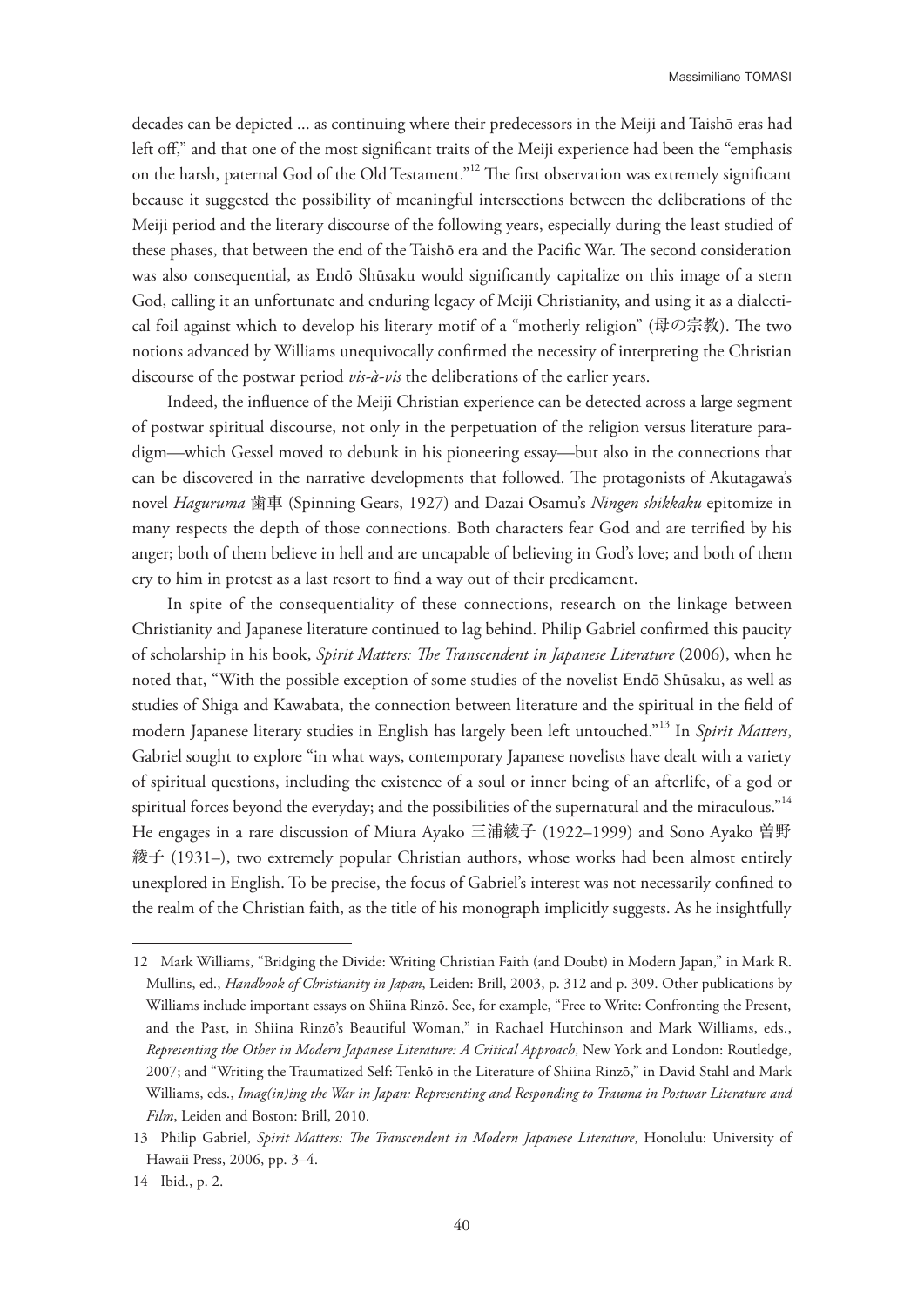points out in the conclusion of his study, most of the authors of the postwar period who garnered the attention of critics and readers because of their Christian persuasion—Shimao Toshio, Shiina Rinzō, Miura Shumon 三浦朱門 (1926–2017), Miura Ayako, Sono Ayako, Takahashi Takako 高橋たか子 (1932–2013) and Ogawa Kunio 小川国夫 (1927–2008)—are no longer as widely read, and yet the search for the spiritual continues in other literary domains that are not necessarily of Christian belief. Gabriel does acknowledge, however, the important place of these Christian writers in contemporary Japanese literature, citing their contribution of such motifs as "original sin, martyrdom, and the possibilities of the miraculous," as well as the crucial role they played in "delineating in personal terms what it means to be both Japanese and Christian."15 It should be noted, however, that these and other motifs had already been explored by previous generations of literati, and that a vocabulary of faith already existed before the postwar years. The case of Miura Ayako could be considered emblematic. Her focus on the theme of sin and the multiple references to Dazai in some of her writings suggest the possibilities of important connections between these and other authors that should be further investigated.

Overall, the links between contemporary Christian discourse and the deliberations of the earlier periods—which are key to a correct assessment and interpretation of the place of Christianity in modern and contemporary Japanese literature—have remained elusive. This is even more so with respect to the role played by Catholicism. As is well known, a signifcant number of writers converted to Catholicism after the war, and this raises important questions as to the existence of possible links between this phenomenon, the Meiji Christian experience, and the literary developments of the interwar years. Kevin Doak's edited volume *Xavier's Legacies: Catholicism in Modern Japanese Culture* (2011) revisited in part the modalities of those relationships, reclaiming the relevance of Catholicism in the intellectual landscape of the modern era. Disapproving of historians' tendency to identify Catholicism exclusively with the so-called Christian century and of the resulting unbalanced narrative in which "Christianity in modern Japan is largely told as a story of the advent of Protestantism," Doak has called for a reexamination of the contributions of Catholic thought, arguing that because of its established roots in Japan's past, it was better positioned than the newly introduced Protestantism to negotiate the arrival of modernity.<sup>16</sup> As Doak later pointed out in another essay, the dangers of identifying Catholicism "with the *kirishitan* risks a kind of familiar Protestant historical narrative that sees all this as the 'superstitions' of the pre-modern era." His point—namely, that forces other than the unequivocal impact of Protestant ethics and faith may have determined the trajectory of intellectual discourse at critical junctures of the twentieth century—is intriguing.<sup>17</sup> There are indeed equally compelling narratives that situate Catholicism squarely within the developments of the interwar years, and Doak's annotated translation of a piece by philosopher Yoshimitsu Yoshihiko 吉満義彦 (1904–1945), who was involved in the famous 1942 debate on "Overcoming Modernity" (近代の超克) should be read within the perimeters of this endeavor. Yoshimitsu—a Catholic—played an important role in Endō Shūsaku's

<sup>15</sup> Ibid., p. 173.

<sup>16</sup> Kevin Doak, *Xavier's Legacies: Catholicism in Modern Japanese Culture*, Vancouver: University of British Columbia Press, 2012, p. 2.

<sup>17</sup> Kevin Doak, "Toward a Globalized Japanese Studies: What We Need to Learn from Modern Catholic Japan," in Nanyan Guo, ed. *Sekai no nihon kenkyū* 世界の日本研究 2017, p. 16.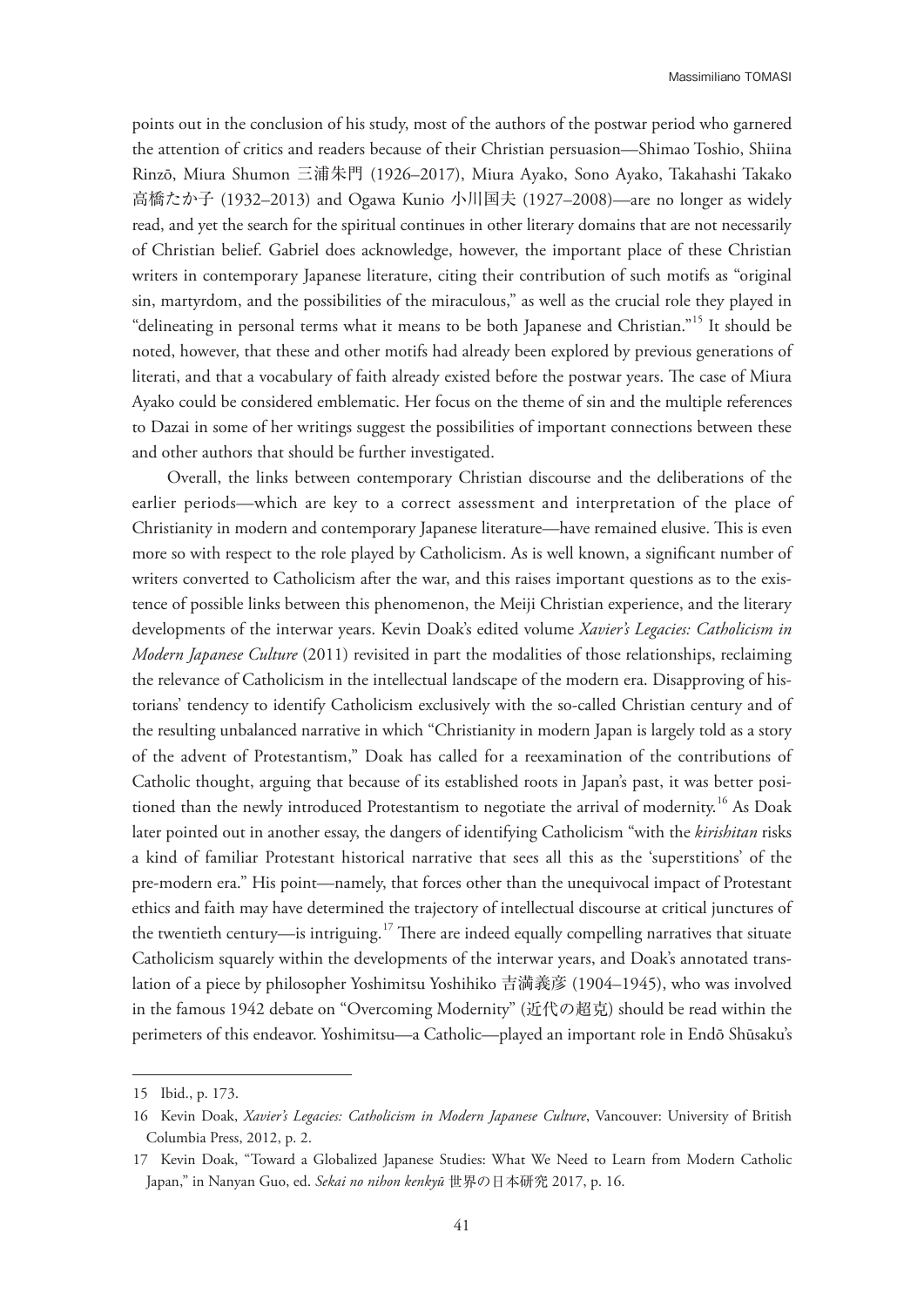formation, a point duly noted by Doak at the onset of his translation, but what is not as widely acknowledged, at least overseas, is that behind their relationship hid the important literary fgure of Endō's mentor, Hori Tatsuo 堀辰雄 (1904–1953). Crucially infuenced by Akutagawa and his very last work *Seihō no hito* 西方の人 (The Man from the West, 1927), Hori repeatedly explored the intersections between Catholicism and Japan's ancestral world, doing so mostly *vis-à-vis* the legacy of Meiji Protestantism. The dichotomies of East versus West and monotheism versus pantheism were constant motifs in his *oeuvre*, and it was in tackling Hori's religious sensibilities that a young Endō frst made a name for himself in the literary world with debut essays that were the direct outcome of his negotiations with his mentor's ideas.<sup>18</sup>

The interface between Christianity and literature is therefore one area of modern intellectual discourse where the examination of the dialectical relationship between Catholicism and Protestantism promises to reveal the true role that faith and religion have played in the developments of the twentieth century. Featuring important essays on writers Endō Shūsaku and Sono Ayako and other infuential fgures like Fathers Iwashita Sōichi 岩下壮一 (1889–1940) and Inoue Yōji 井上洋治 (1927–2014), *Xavier's Legacies* has added signifcantly to our understanding of that interface. Equally important has been Doak's own annotated translation of Akutagawa's last work Seihō no hito, only tangentially discussed by Anglophone scholars thus far.<sup>19</sup> Comprising a total of ffty-nine fragments, *Seihō no hito* and its sequel *Zoku Seihō no hito* 続西方の人 are two of the most consequential of Akutagawa's works that reveal not only the author's view of Christianity during the last weeks of his life, but also the evolution of the confict between art and faith throughout the Meiji and Taishō years. As I have stated elsewhere, the breakdown in communication that occurred between the protagonist and the Christian old man in the attic in Akutagawa's novel *Haguruma* symbolized the collapse of any possible dialectic between the modern intellectual and Christianity, sanctioning the inevitability of a separation and the consequent demise of Protestantism among members of the literary world.<sup>20</sup> In *Seihō no hito*, the epilogue of that conflictive relationship, Akutagawa made a last attempt at reconciliation by relying on his long-standing investment in Catholicism. Far from being a mere fascination of his younger years, Catholicism remained in fact a signifcant trait of his thought throughout, allowing him to revisit, with an incisive and efective tone, the truisms of Meiji Protestantism. Akutagawa stood at the forefront of a new paradigm in Christian discourse, and the infuence he exerted on Hori Tatsuo and Dazai Osamu suggests the existence of critical intersections between the Meiji experience and the postwar years that should be further investigated.21 Doak's annotated English translation of *Seihō no hito* is a meaningful achievement in that direction.

<sup>18</sup> Tose essays were "Kamigami to kami to" 神々と神と (God and the Gods) of December 1947 and "Hori Tatsuo ron oboegaki" 堀辰雄論覚書 (A Memorandum on Hori Tatsuo), published between March and October 1948.

<sup>19</sup> See Kevin Doak, "The Last Word?: Akutagawa Ryūnosuke's 'The Man from the West,'" *Monumenta Nipponica* vol. 66, no. 2, 2011, pp. 247–255; and Kevin Doak and J. Scott Matthews, "'Te Man from the West' and 'The Man from the West: The Sequel," *Monumenta Nipponica* vol. 66, no. 2, 2011, pp. 257-280.

<sup>20</sup> See Massimiliano Tomasi, *Te Dilemma of Faith in Modern Japanese Literature: Metaphors of Christianity*, London and New York: Routledge, 2018.

<sup>21</sup> Sako Junichirō was among the frst to note the importance of this infuence. See *Shiina Rinzō to Endō Shūsaku* 椎名麟三と遠藤周作, Nihon Kirisuto Kyōdan Shuppan, 1977, p. 12.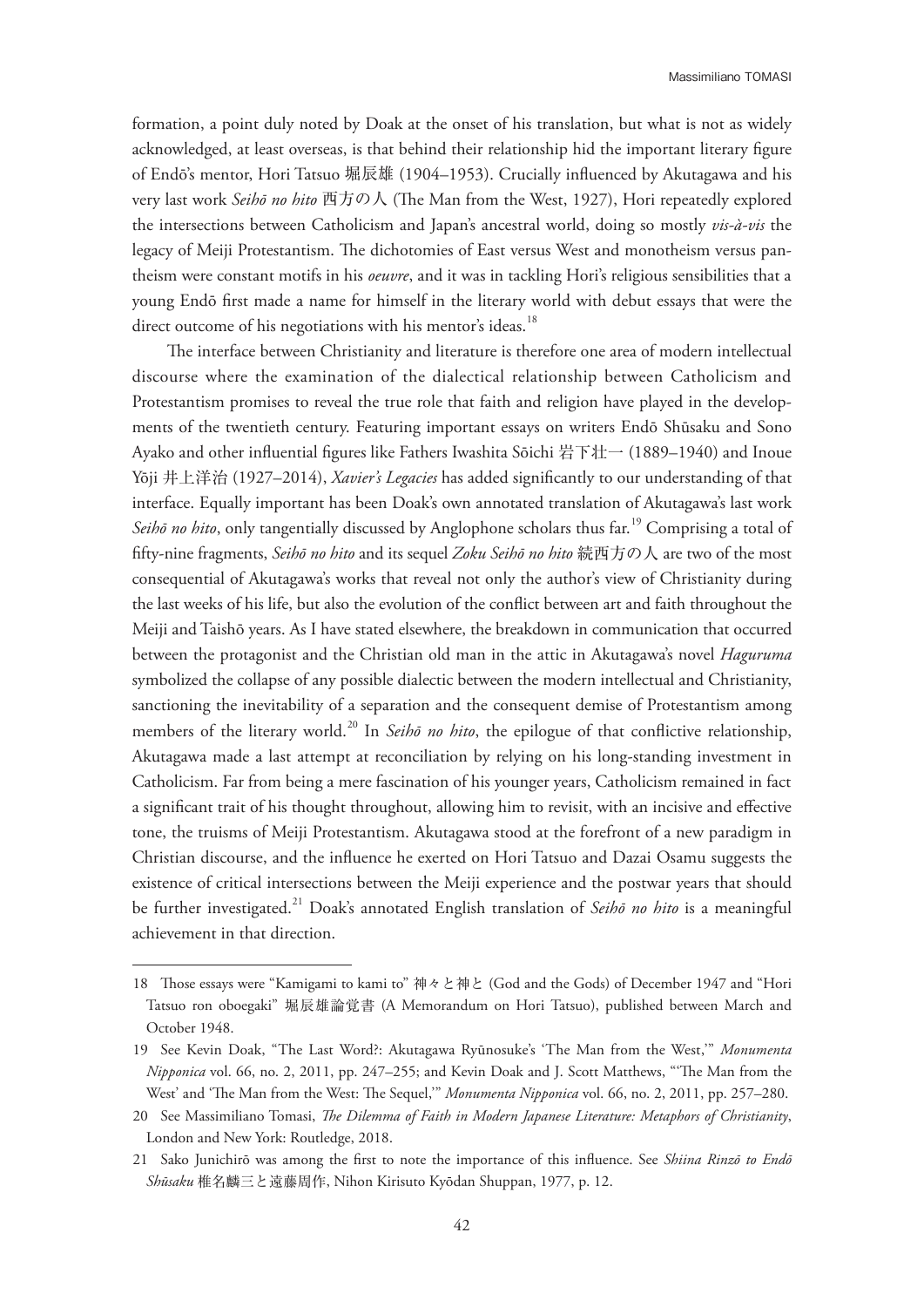My own monograph, *The Dilemma of Faith in Modern Japanese Literature: Metaphors of Christianity* (2018), draws on all these important research developments and deliberations. Analyzing the process of conversion of several Meiji and Taishō authors, *The Dilemma of Faith in Modern Japanese Literature* unveils the signifcant infuence that Christianity exerted on their self-construction, their *oeuvre* and, ultimately, the trajectory of modern Japanese literature. The volume also provides critical evidence that these authors' decision to renounce their faith was ultimately not driven by a superfcial understanding of its tenets, but was rather the outcome of a complex process of introspection that was intrinsically tied to the pursuit of a spiritualized dimension of life. At the roots of the Christian experience of Meiji and Taishō authors was frst and foremost a shared romantic desire to transcend their historicity that was deeply inspired by Protestantism's heightened sense of self. This dream of self-transcendence found however an ironic foe not in the dichotomies that frustrated its aspirations on the surface—such as the conficts between art and faith and nature and society—but rather in the deterministic view of fate, and by extension salvation, that Meiji Protestantism itself seemed to propound. Most negotiations between faith and skepticism in literature occurred within the perimeters of this confrontation, engendering a religious space that fostered a meaningful discursive continuum of faith and salvation. This notion of a shared religious space and discursive continuum is consistent with Mark Williams's view that "the literature to emerge in the [postwar] ensuing decades can be depicted ... as continuing where their predecessors in the Meiji and Taisho eras had left off," and as such should be considered an important methodological premise for future investigations into the relationship between art and faith in twentieth century Japan. After all, much of Endō's salvifc discourse was constructed against the tenets of Protestantism, and Dazai's Christian experience can be said to have fuctuated between the fxed dogmas of Meiji Christianity on one side and the more fuid contours of postwar Christian (and more specifcally Catholic) discourse on the other. Both writers ultimately revealed an interdependence of themes and motifs between the two periods that should not be dismissed.

This realization prompts the necessity to revisit the viability of the term "Christianity." The term has been used loosely by scholars thus far, especially outside Japan. However, the type of Christianity to which most Meiji and Taishō intellectuals were exposed was almost exclusively Protestant and mainly of Calvinist derivation, and it is therefore against that eschatology that the relationship between Christianity and modern Japanese literature ought to be assessed. A realization of the primacy of Protestantism in the cultural and literary developments of the modern period is essential not only because it is key to a correct interpretation of the nature of the Meiji Christian experience, but also because it helps highlight, by contrast, the role played by Catholicism during the decades that followed. It is likely within the dialectical relationship between these two religious systems that one can fully capture the true place of Christianity in Japanese literature.